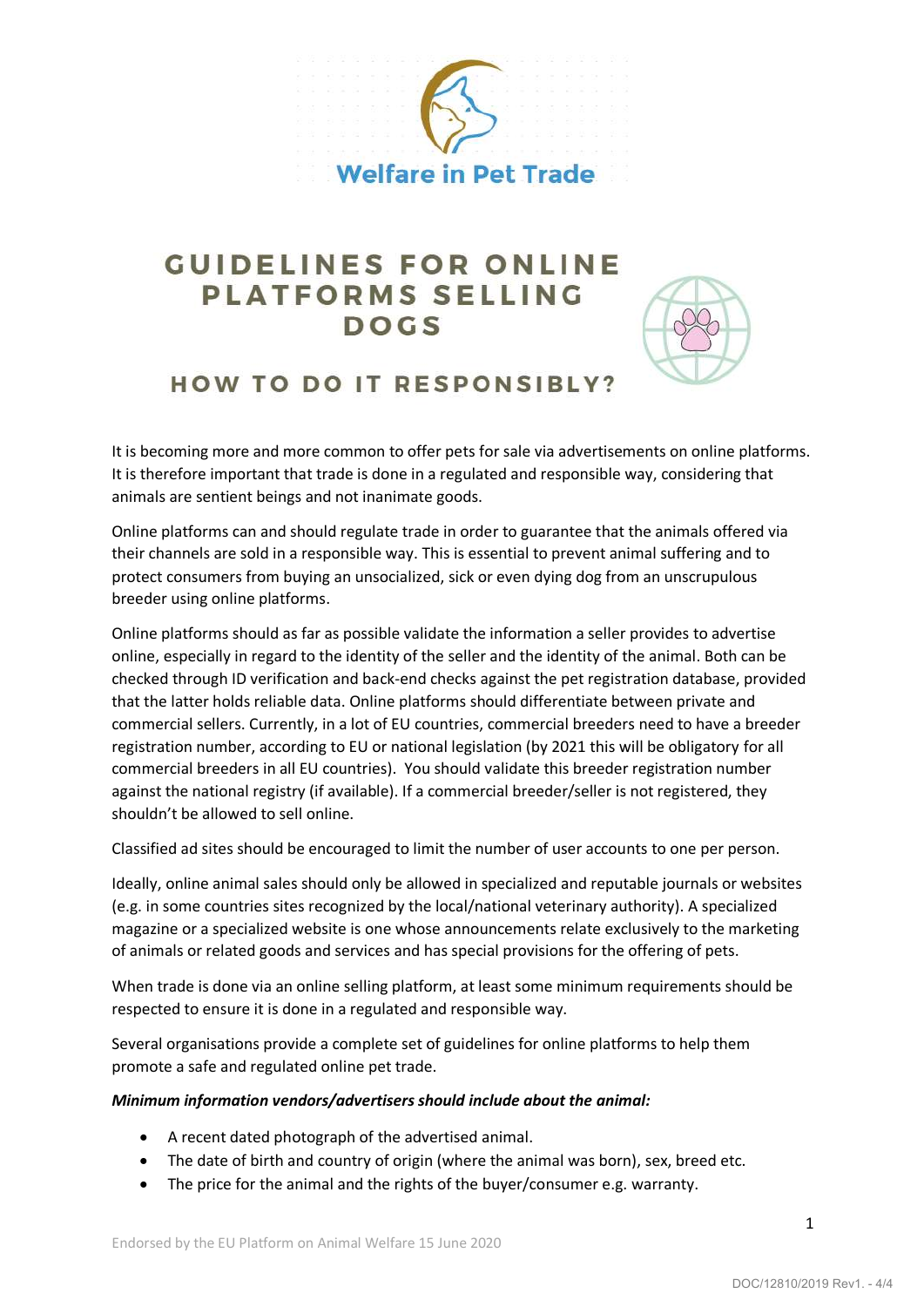

- The animal microchip identification code and database wherein the animal is registered. If available also the parent's microchip number and registration database.
- The vaccination and anti-parasitic records, and other health-related information (sterilisation status etc.)
- Breed-specific information and general information for responsible care, e.g. advice related to feeding, housing, handling, husbandry, life expectancy, suitable accessories and veterinary provisions.
- Detailed description of the animal additionally to the breed-specific characteristics, such as the character and preferences (e.g. enjoys company, suitable for children, etc.)
- Additional support documents: vaccination certificates, health records, breeder registration number, EU passport number, etc.

## *Minimum information vendors/advertisers should include about themselves:*

- Contact details of the seller/advertiser: phone number, real name and surname (no pseudonyms), email, region where the animal is located, etc.
- Status of the seller: hobby or commercial breeder, trader, shelter, charity, rescue group, etc.
- Breeder registration number: In most EU countries, commercial breeders will need to have a breeder registration number. In this case classified ad sites should be required to verify the registration number via the breeder registration database before an ad goes live. If a commercial breeder/seller is not registered, they shouldn't be allowed to advertise or sell online.

### *What more could you do?*

- Provide all sellers with a copy of their responsibilities and/or national government codes of practice relating to the listing and sale of animals.
- Clearly list in your policy the rules regarding the advertisement and sale of live animals.
- Ensure a highly visible 'report animal welfare concern' button is on the same page as the ads to allow users to contact website administrators.
- The minimum age of puppies offered for sale should be eight weeks old. Dogs imported from abroad usually should be older (i.e. to be able to enter most EU countries the age threshold 15 weeks old). The veterinary certification should be able to assess this.
- Verify the information provided by the advertiser:
	- Verify the advertiser's identity
	- Verify the advertiser's status (hobby/commercial breeder; how many ads per advertiser)<sup>\*</sup>
- Verify the microchip identification number provided in the advertisement with the regional or national registration database or with EuroPetNet.
- Online platforms should always:
	- Actively monitor, ban, remove and report adverts offering sick, injured, diseased and pregnant animals or where there is a reasonable concern for the health and/or welfare of the animal(s) advertised;

<sup>\*</sup> or implement automated checks as suggested by FOUR PAWS Model Solution.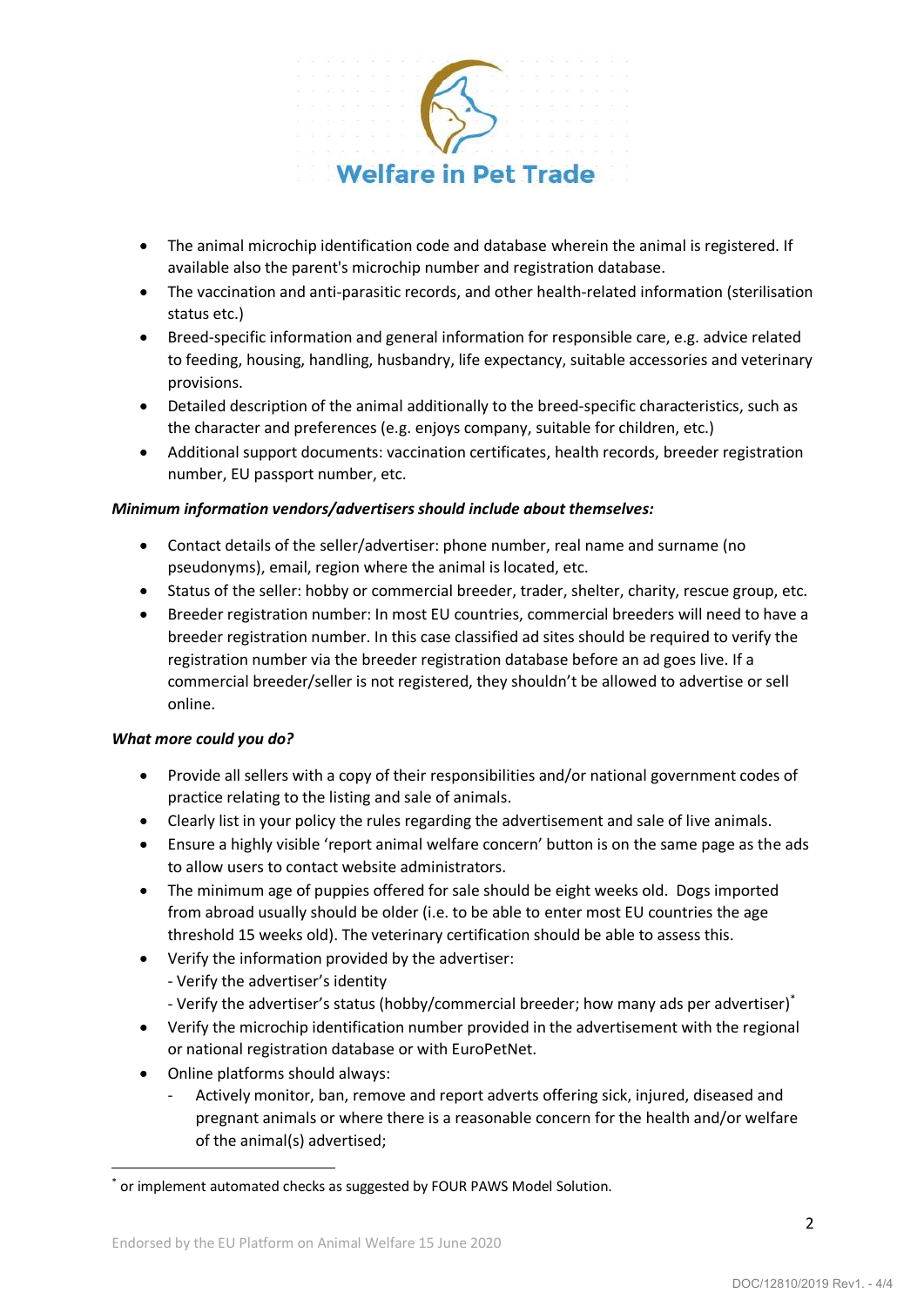

- Suspend advertisers that do not supply all the information requested by the registration form;
- Review, remove and report within 12 working hours any suspicion of illegal activity (e.g. adverts for puppies and adult dogs with visibly docked tails, dogs with cropped ears, or any reference to dog fighting), obvious illegal puppy trade or concern over the welfare of any animal advertised to the appropriate agency. Ensure that adverts comply with relevant EU and/or national legislation e.g. regarding microchipping and identification and age of imported puppies.
- Actively monitor advertisements for 'blacklisted' words (e.g. "dog fighting" "four-weekold") and images and remove any misleading or inappropriate ads.
- Monitor and permanently ban (e.g. three "strikes" to exclude an advertiser from the platform) and report those vendors who attempt to post adverts that do not comply with the minimum standards.
- Establish a system to monitor and possibly ban advertisers using multiple phone numbers and email accounts.
- Add a warning to each ad; e.g. "*An animal is not a toy. Please be aware that purchasing or adopting an animal is a life changing decision. As the owner of an animal, you are legally obliged to ensure the animal's welfare needs are met; failure to do is a criminal offense and punishable by law*."
- Introduce a ranking system where sellers get ranked by the community, based on prior sales, to help improve transparency and accountability.

And most importantly, ensure close co-operation and information exchange with your national authority responsible for animal welfare to exclude illegal sellers and traders from the online market. Together you can make sure that illegal activities and unscrupulous dealers get no chance! It is also a way to foresee a ban on whoever has had past criminal convictions for reasons related to animal cruelty or other specific crimes.



Some countries might have additional requirements e.g. all dogs have to be identified and registered before being sold or given away for adoption or any other reason. Check out the national requirements.